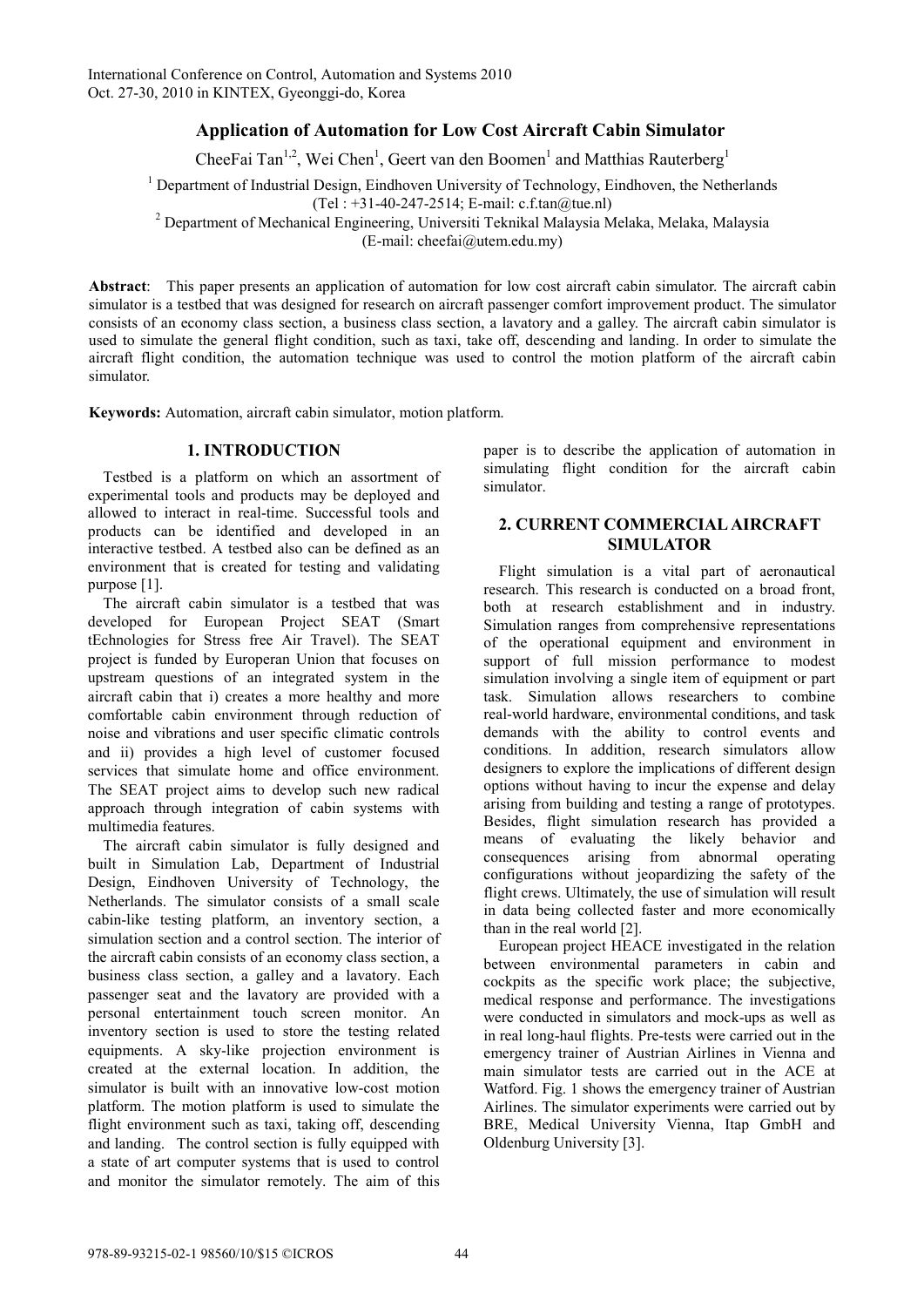

Fig. 1 Emergency trainer of Austrian Airlines [3].

United Airlines Training Centre is equipped with aircraft simulator for training purpose. The simulator is a fully operational mockup of a Boeing 747 passenger cabin. The cabin trainer and its video system has provided hands-on instruction. United Airlines uses the cabin trainer primarily for instruction in food preparation and presentation, passenger safety equipment demos and customer interaction [4].

Cranfield University houses two static aircraft cabin simulators e.g. the Large Cabin Evacuation Simulator and the Boeing 737 cabin simulator. Both simulators were used to conduct research from various aspects of cabin safety. For example, previous research examined the effectiveness of cabin crew procedures and behavior in emergencies, passenger evacuation rates under various scenarios and conditions, and passenger attention to safety information [5]. Fig. 2 shows the cabin simulator in Cranfield University.



Fig. 2 The cabin simulator of Cranfild University [5].

## **3. AIRCRAFT CABIN SIMULATOR**

Fig. 3 shows the arrangement of the aircraft cabin simulator from top view. The aircraft simulator included an economy class section (with two rows 3 seated economy class seat), a business class section (with a business class seat), a galley and a lavatory. The simulator was built with aluminum, wood and medium density fiber (MDF) board material. There are eight in-flight entertainment systems with touch screen function for each passenger as well as inside the lavatory. The foundation was enhanced with state of the art engineering design to withstand the dynamic impact that caused by the motion action.



Fig. 3 Top view of aircraft cabin simulator.

The business class section as showen in Fig. 4 was equipped with a massage chair, a touch screen monitor, a high quality surround sound system and a 47 inches ambient LCD television. Two rows of economy class seat were setup and each of the seats was equipped with a touch screen monitor and a noise reduction ear phone. The seat was also embedded with a series of sensors to detect the physiological and posture of the passenger. Fig. 5 shows the snap shoot of the economy class section during a 10 hours experiment.



Fig. 4 Business class section.



Fig. 5 Economy class section in action.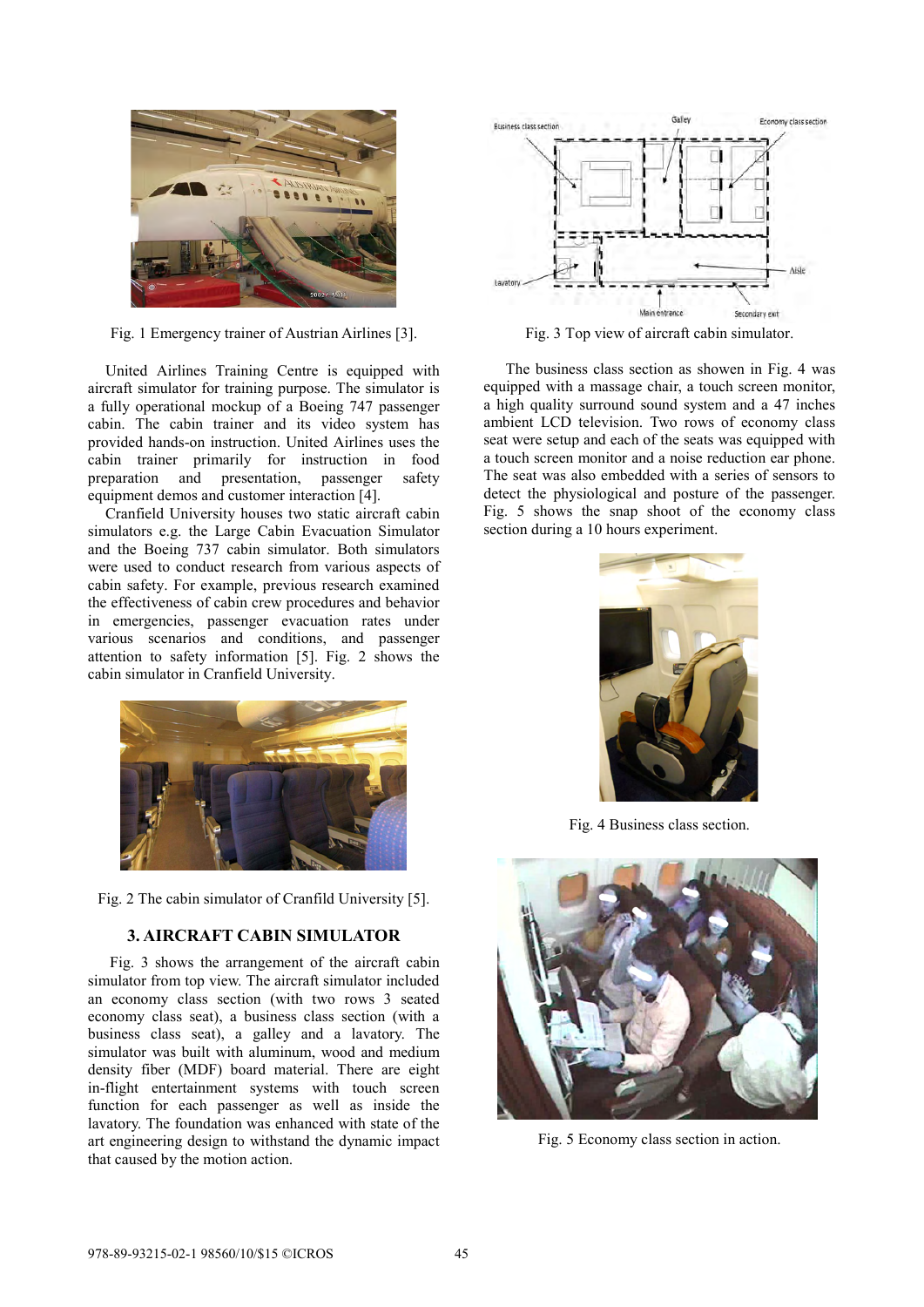## **4. THE MOTION PLATFORM**

The motion platform is to simulate the activity of the general commercial aircraft motion. The motion platform was designed to simulate various motions such as taxing, take off, descending and landing. These motions are controlled by industrial automation device. Fig. 6 shows the external view of aircraft cabin simulator.



Fig. 6 The external view of the aircraft cabin simulator.

#### **4.1 Total design approach**

Total design approach was used in the concept development of motion platform. Different sub-functions were considered and evaluated. Subsequently, the final concept is a motion platform with four air jacks as motion devices and the programmable logic controller as reliable control device. The arrangement of air jack is shown in Fig. 7.

| Solution<br>Sub-function        |                       | $\overline{\phantom{a}}$      |                                  |                 | 3        |
|---------------------------------|-----------------------|-------------------------------|----------------------------------|-----------------|----------|
| Motion device                   | Hydraulic<br>cylinder | Pneumatic<br>cylinder         | Spring.                          | Mechanical rack | Air rack |
| Cantrol device                  | Computer              | Microelectronic<br>controller | Programmable<br>logic controller | Switch          | Relay    |
| Number of motion<br>device      |                       |                               |                                  | 8               | iū       |
| Arrangement of<br>motion device | ÷                     |                               | m                                |                 |          |

Fig. 7 Morphological chart of motion platform.

#### **4.2 The design**

The motion platform is designed to move in 5 axis  $(X, \mathcal{L})$ Y, Z, A and B) as shown in Fig. 8. Four airbags were used as the foundation of motion platform. Each airbag can withstand 4000 kg of weight. The airbag is the commercial available off-road vehicle air jack.



Fig. 8 The movement of motion platform.

The specification of the airbag is as shown in Fig. 9.



| <b>Materials</b>        | Reinforced PVC   |  |  |
|-------------------------|------------------|--|--|
| Height, H               | 750 mm           |  |  |
| Diameter, D             | $600 \text{ mm}$ |  |  |
| Volume, V               | 211.98 liter     |  |  |
| Capacity                | 4000 kg          |  |  |
| <b>Working pressure</b> | 10 psi (069 bar) |  |  |

Fig. 9 The specification of airbag.

#### **4.3 The automation**

The industrial automation device, namely, programmable logic controller is used to control the motion of the simulator. The motion of aircraft cabin simulator can be manually controlled or automatically controlled. Fig. 10 shows the motion platform system. The compressed air cylinder with 200 bars was used to supply the air into four airbags. Four proportional solenoid air valves with air return were used to inflate and deflate the airbags. The workstation was used to update the program and monitor the motion platform.



Fig. 10 The schematic of motion platform system.

## **4.4 Limitation and future works**

Limitations and future works of the aircraft cabin simulator as follows:

- a) The simulator was built in a room with limited space. The free movement space for simulator is small. Bigger floor space is recommended for future work.
- b) The simulator was built with wood and MDF, which create gap between the connections. Thus,